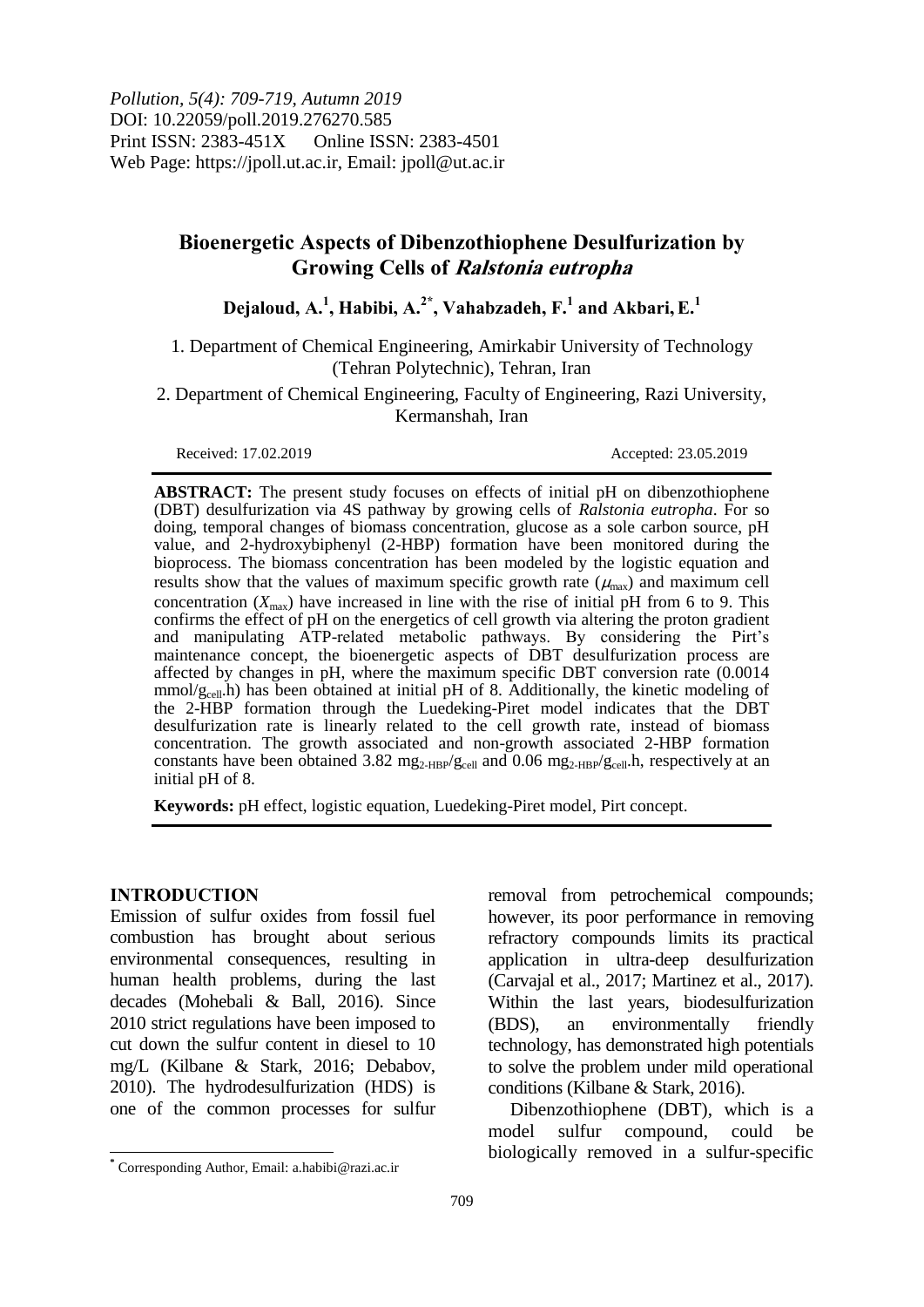route, called 4S pathway, where the carbon skeleton of DBT is released intact as 2 hydroxybiphenyl (2-HBP). Through this pathway DBT is metabolized to 2-HBP and sulfite as the final products (Soleimani et al., 2007; Martinez et al., 2015). Thanks to its need for cofactors (NADH and  $FMMH<sub>2</sub>$ ), this pathway has been identified as an energy-intensive process to support the three-step oxidation of DBT to 2-HBP (Martinez et al., 2015; Boniek et al., 2015). Intracellular NADH, produced from glycolysis, fatty acid oxidation, and the citric acid cycle, can be converted to  $NAD^+$ under aerobic growth (i.e., electron transfer chain) as well as anaerobic growth (i.e., fermentative pathways), and is also oxidized directly by NADH oxidase in other metabolic pathways (Zhou et al., 2009). Hence, oxidation and regeneration of NADH plays an important role in manipulation of the intracellular ATP content. The DBT uptake into cells is driven by ATP hydrolysis (Wang et al., 2011; Martinez et al., 2015), enabling BDS process to be intensely affected by ATP availability. Previous work by *Ralstonia eutropha* for DBT desulfurization showed that the BDS process was efficiently performed in energy-sufficient culture media, where the carbon source (glucose) was in excess (Dejaloud et al., 2017). Although some studies have dealt on kinetics of DBT desulfurization (Caro et al., 2008; Boltes et al., 2013), there are scarce details for bioenergetic aspects of the BDS process, with regard to the changes in operational conditions and/or growth media specification (Martin et al., 2005; del Olmo et al., 2005).

The present study studies the effect of pH on BDS ability of *R. eutropha* under energy-sufficient culture medium. As a product formation model associated with the logistic growth equation, Luedeking-Piret Equation has been applied in order to predict the desulfurizing capability of the growing cells. In addition, the cell growth

yield and maintenance coefficient in the energy-sufficient culture have also been evaluated by Pirt's maintenance concept at different pH values.

## **MATERIALS AND METHODS**

The microorganism, used in this study, was *R. eutropha* (PTCC 1615), purchased from the Persian Type Culture Collection (Iranian Research Organization for Science and Technology "IROST"). The growth medium and cultivation conditions were selected on the basis of previous works (Dejaloud et al., 2017). In each DBT desulfurization experiment, 90 mL of a sulfur-free mineral solution (SFMS) contained 7.53 mM of  $KH_2PO_4$ , 7.54 mM of K2HPO4, 14.96 mM of NH4Cl, and 0.20 mM of  $MgCl<sub>2</sub>$ .6H<sub>2</sub>O, and got transferred to a 250-mL conical flask. Glucose and DBT were added at concentrations of 111 and 0.05 mM to the SFMS solution as the carbon and sulfur source, respectively. DBT was initially dissolved in dimethylformamide (54.27 mM), then to be added to the medium. Prior to sterilization, initial pH of the SFMF medium was set on a desirable level (pH= 6, 7, 8, and 9), using 2 N solutions of NaOH and HCl. Inoculation was carried out as described below (Dejaloud et al., 2017):

As much as 10 mL of the grown cultures on GYP medium got centrifuged at 8000×g for 15 min (Heraeus Biofuge Stratos, Germany), and washed twice with SFMS solution, then to be transferred to the DBT desulfurization medium. The initial biomass concentration was  $0.24 \pm$ 0.03 g/L. The culture was incubated in a rotary shaker at 150 rpm and 30 °C for 24 h. All experiments were performed in duplicate and the error bars, as shown in the figures, represent the standard deviations of the measured values.

The cell growth was spectrophotometrically determined at 600 nm (JASCO V-550, Japan). The optical density  $OD_{600}$  values were converted to the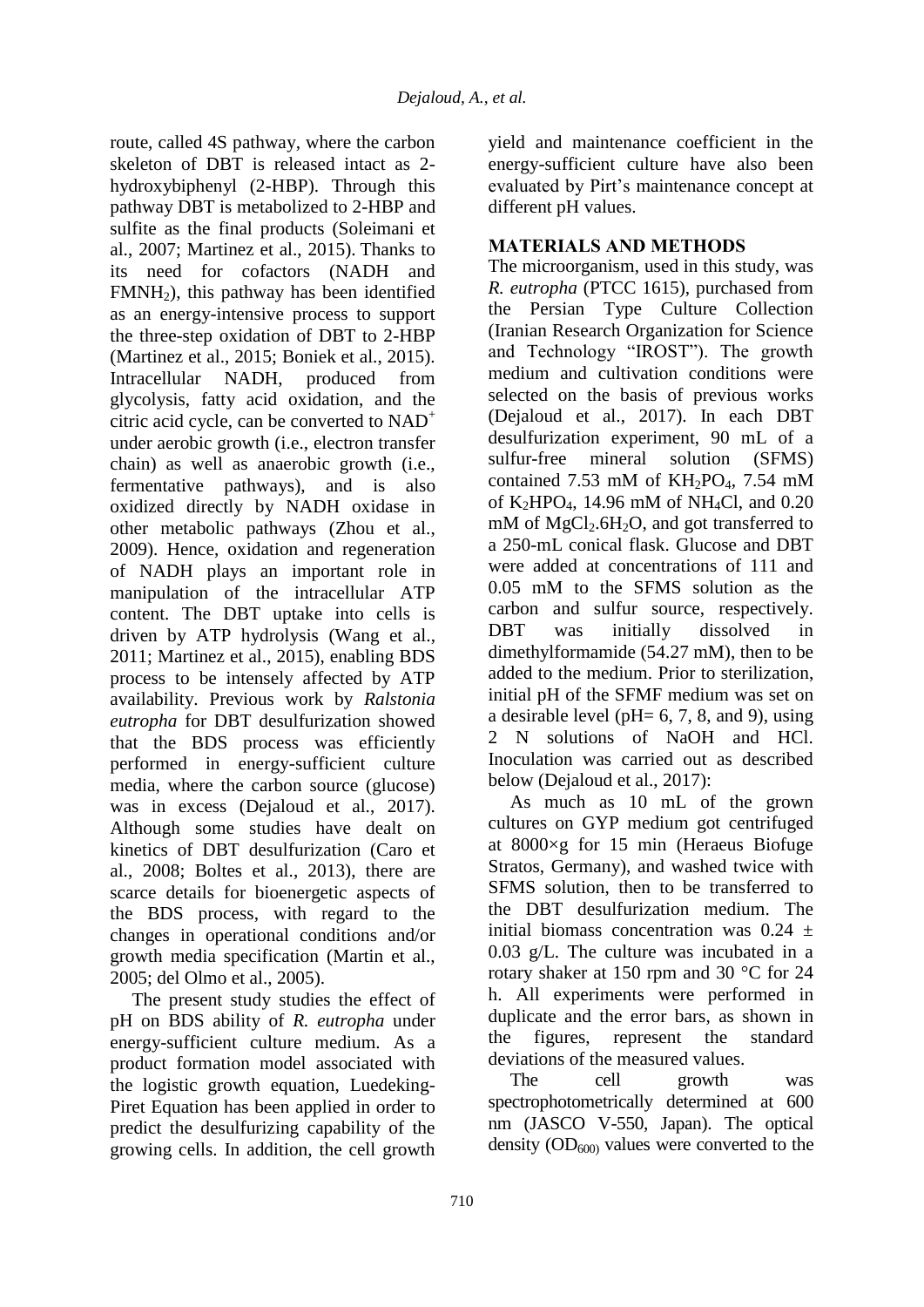dry cell weight concentration (*X*), according to the following calibration equation:

$$
X(g/L) = 0.4967 \times OD_{600}
$$
 (1)

The glucose concentration was measured with a glucose assay kit (ZiestChem Diagnostics, Iran), with the glucose uptake rate ( *dt*  $\frac{dS}{dt}$ ) estimated from the slope of the glucose consumption versus time plot, and the following equation was used to determine the specific glucose uptake rate (*Q*Glucose) (Millard et al., 2017):

$$
Q_{Glucose} = -\frac{1}{X} \frac{dS}{dt}
$$
 (2)

Where *S* and *t* stand for glucose concentration and the time of the DBT biodesulfurization process, respectively.

The 2-HBP, produced in the BDS process, was extracted with the same volume of ethyl acetate after getting acidified to a pH rate of 2 with 1 N HCl. A portion of the ethyl acetate layer  $(10 \mu L)$ was used for GC analysis (Agilent 7890B), using an Agilent J&W DB-5 capillary column (30 m×0.32 mm×0.25 μm, 19091J-413) along with a Flame Ionization Detector (FID). The  $N_2$  carrier gas flow rate was maintained at 5 mL/min and the column temperature was programmed to ascend from 120° C to 245° C at a rate of 30° C/min. The injector and detector temperatures were set at 250° and 300° C, respectively. The specific DBT conversion rate (Q<sub>DBT</sub>) was determined via the following expression:

$$
Q_{DBT} (mmol_{DBT} g_{cell}^{-1} h^{-1}) = \frac{C_{2-HBP}}{X \times t}
$$
 (3)

Where  $C_{2-HBP,t}$  is the 2-HBP concentration.

In order to estimate the kinetic constants of the DBT desulfurization process, the Levenberg-Marquardt algorithm was applied as a nonlinear regression technique (SigmaPlot version 12.3; Systat Software Inc.) to fit the experimental data. The kinetic parameters were estimated by finding the minimum sum of squares of differences between the measured values (*Y*exp) and the values, predicted by the model  $(\hat{Y})$ , with the standard estimation error  $(S_{v.x})$ , taken to show the model adequacy:

$$
S_{y.x} = \sqrt{\frac{\sum (Y_{\text{exp}} - \hat{Y})^2}{df}}
$$
(4)

Where, *df* represents the degree of freedom (the number of data minus the number of fitting parameters). The *t*-test was also used to statistically assess the validity of the fitted models, and the significance level was set to a *P*-value below 0.05 (95% confidence interval) (Lapin, 1997).

## **RESULTS AND DISCUSSION**

Fig. 1 shows the experimental results, obtained from biological DBT desulfurization process by *R. eutropha* at different initial pH values. In all initial pH values, the growth of *R. eutropha* cells was immediately initiated at the beginning of the process without a noticeable lag time, then to arrive at a stationary phase after 12 h. Fig. 1 also shows that glucose was not completely depleted from the medium at the beginning of stationary phase, which confirms that the bacterial growth cessation in the energy-sufficient medium mainly occurred due to consumption of other essential growth factors such as amino acids or vitamins. The reduction of pH was detected during the cell growth in all experiments and was maintained almost constant afterwards, after entering the stationary phase. In fact, the excess protons, generated from substrate oxidation in the cells, were secreted into the medium so as to regulate the internal pH and maintain energy homeostasis in the cell. These excess protons along with acidic-byproducts helped acidifying the culture medium. Similar observations were also reported in *E. coli* growth on excess glucose-containing medium under aerobic condition due to the accumulation of acetate as an acidic by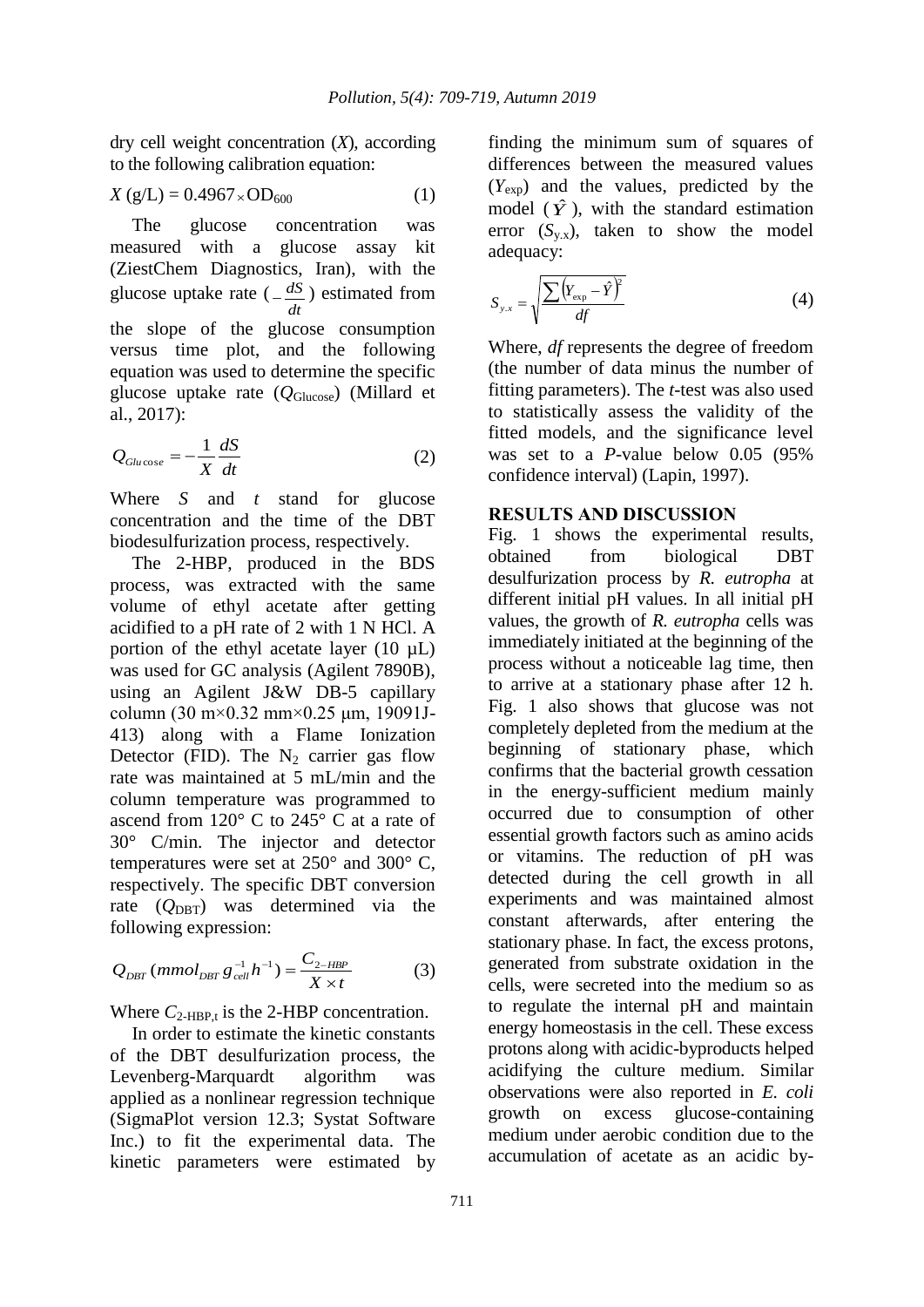product (Srinivasan & Mahadevan, 2010). Fig. 1 presents the 2-HBP concentration as the final metabolite of DBT desulfurization in the 4S pathway. According to the data, the concentration of 2-HBP increased only at the growth phase, confirming that *R. eutropha* was unable to desulfurize DBT during the stationary phase.

DBT biodesulfurization as an energyconsuming process has an influence on the cellular energy balance. Fig. 2 shows that 4 moles of NADH are required per one mole of DBT, desulfurized by bacterial cells, while 3 moles of ATP are produced per one mole of NADH, oxidized in the aerobic respiration of glucose (Zubay, 1998; Kilbane & Stark, 2016). The glucose metabolism can be regulated through the activity of the key glycolytic enzymes such as phosphofructokinase (PFK), glyceraldehyde 3-phosphate dehydrogenase (GAPDH), phosphoglycerate kinase (PGK), and pyruvate kinase (PK) (Tsai & Lee, 1990). The phosphorylation reaction of fructose 6 phosphate to fructose 1,6-diphosphate, catalyzed by PFK, is identified as a key regulatory step in glycolysis. The PFK in the most bacteria is allosterically activated by ADP and inhibited by phosphoenolpyruvate, showing no response to ATP and citrate (Tsai & Lee, 1990). Glucose transport and energy production by bacterial cells under aerobic condition are considered in terms of the active transport system, which uses cellular energy in the form of ATP to move the substrate across the cell membrane against the concentration gradient. The membrane-bound ATPase is responsible for providing the required energy of the active transport system where the proton-motive force is created by the aerobic electron transportation (Doelle et al., 1981).



**Fig. 1. Time course of glucose concentration, pH of the medium, biomass, and 2-HBP formation, during the DBT biodesulfurization process by** *R. eutropha* **at different initial pH values**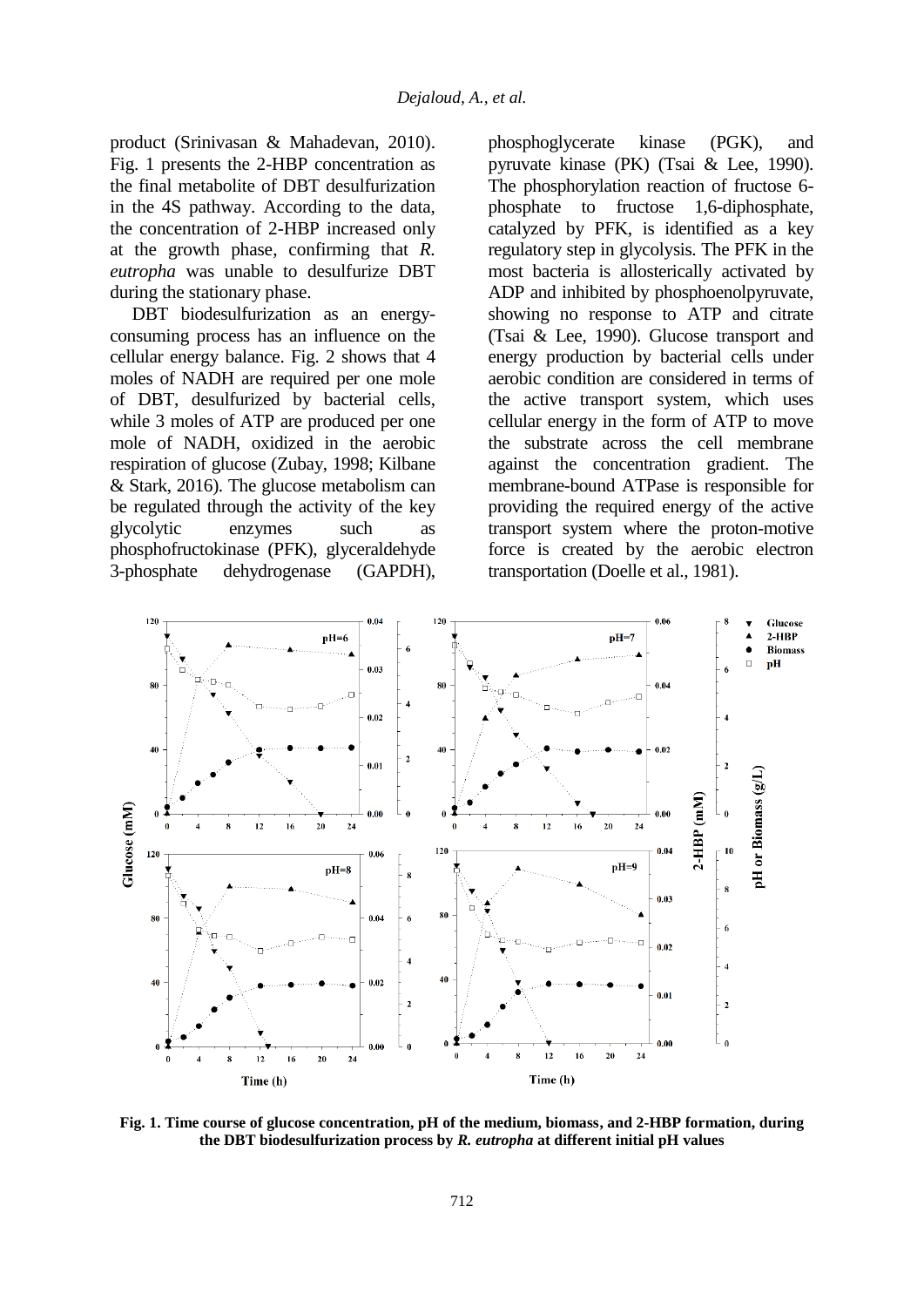

**Fig. 2. Schematic representation of metabolic pathways, involved in DBT desulfurization process. The enzymes indicated in red are the main control points in allosteric regulation of glucose metabolism in the glycolytic pathway (Zubay, 1998; Kilbane & Stark, 2016). DBTO, DBT sulfoxide; DBTO2, DBT sulfone; HPBS, hydroxyphenylbenzene sulfonate;** *dszC***, dibenzothiophene monooxygenase;** *dszA***, dibenzothiophene sulfone monooxygenase;** *dszB***, HPBS desulfinase;** *dszD***, and NADH/FMN oxidoreductase.**



**Fig. 3. Dependency of the specific glucose uptake rate**  $(Q_{\text{Glucose}})$  **and the specific DBT conversion rate (***Q***DBT) on initial pH (experimental data of growth phase was used)**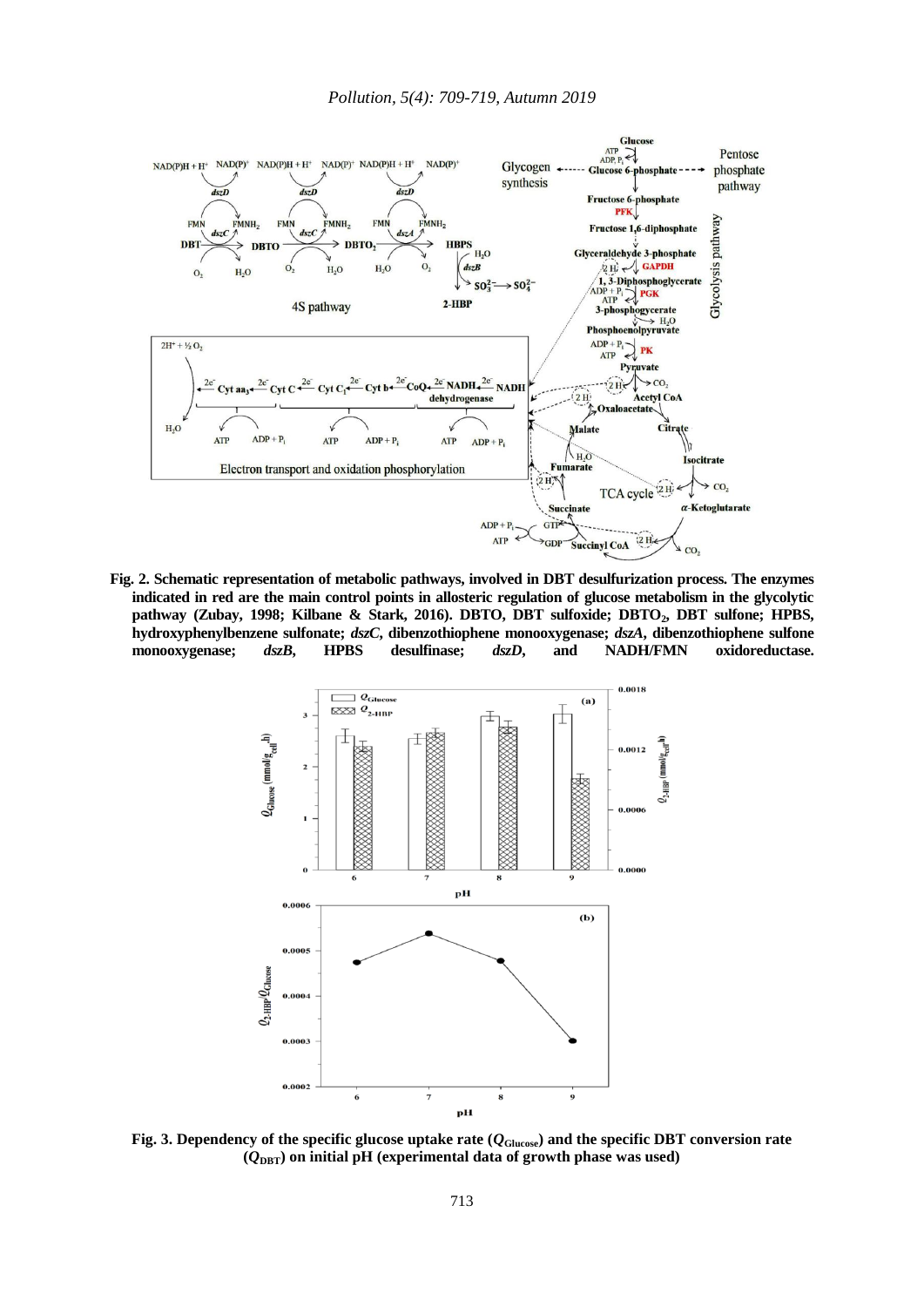Fig. 3a represents the results of the specific glucose uptake (*Q*Glucose) and specific DBT conversion rate  $(Q<sub>DBT</sub>)$  at different initial pH values. As expected, in the presence of glucose as an electron donor, the medium with higher initial pH efficiently causes the protons to sink, which in turn enhances the rate of glycolysis. Here, the  $Q_{\text{DBT}}$  was increased by increasing pH from  $0.0012$  mmol/g<sub>cell</sub>.h at pH 6 to 0.0014 mmol/gcell.h at pH 8 whereas further increase in pH resulted to a decrement in the  $Q_{\text{DBT}}$  (0.0009 mmol/g<sub>cell</sub>.h at pH 9). The ratio of  $Q_{DBT}$  to  $Q_{Glucose}$  was also compared in the experiments to clarify the role of initial pH in DBT desulfurization process (Fig. 3b), with maximum value of *Q*DBT/*Q*Glucose ratio, obtained at initial pH value of 7.0.

The logistic equation with the following expression includes the carrying capacity of the environment to present a growth model where resources availability is limited for the cell and the environment could not support any further population growth:

$$
\frac{dX}{dt} = \mu_{\text{max}} X (1 - \frac{X}{X_{\text{max}}})
$$
\n(5)

Where  $\mu_{\text{max}}$  and  $X_{\text{max}}$  are the maximum specific growth rate (1/h) and maximum cell concentration (g/L), respectively.

Considering  $X_0$  as the initial biomass concentration, the integrated Eq. (5) provides a relation to predict temporal change in biomass concentration during DBT desulfurization process.

$$
X = \frac{X_0 e^{\mu_{\text{max}}t}}{1 - \frac{X_0}{X_{\text{max}}}(1 - e^{\mu_{\text{max}}t})}
$$
(6)

In the present study, Eq. (6) did predict biomass concentration, the results of which can be seen in Fig. 4a. Furthermore, Table 1 lists the relevant constants of the logistic model for each initial pH. The independency of the constants was evaluated through calculation of t-value (defined as the ratio of the coefficient to

the relevant standard error). Small values of *Sy.x* in Table 1 confirm the adequacy of the developed model. According to the results, increasing initial pH from 6 to 9, led to a rise in both specific growth rate (*µ*max) and maximum carrying capacity  $(X_{\text{max}})$ . It also increased the specific glucose uptake rate in the experiments. The positive linear relation between the specific substrate uptake rate and specific growth rate has been postulated by the Pirt's maintenance model (Pirt, 1965; 1982; Tsai & Lee, 1990). The values of  $\mu_{\text{max}}$  and  $X_{\text{max}}$ rose as a result of pH increase in Table 1. In fact, the regulation of internal pH in the cells through exporting protons affects the biomass yield in the microorganisms (Repaske & Adler, 1981).



**Fig. 4. Comparison of dynamic modeling of DBT desulfurization process with the experimental data in terms of (a) biomass, (b) glucose, (c) and 2-HBP formation**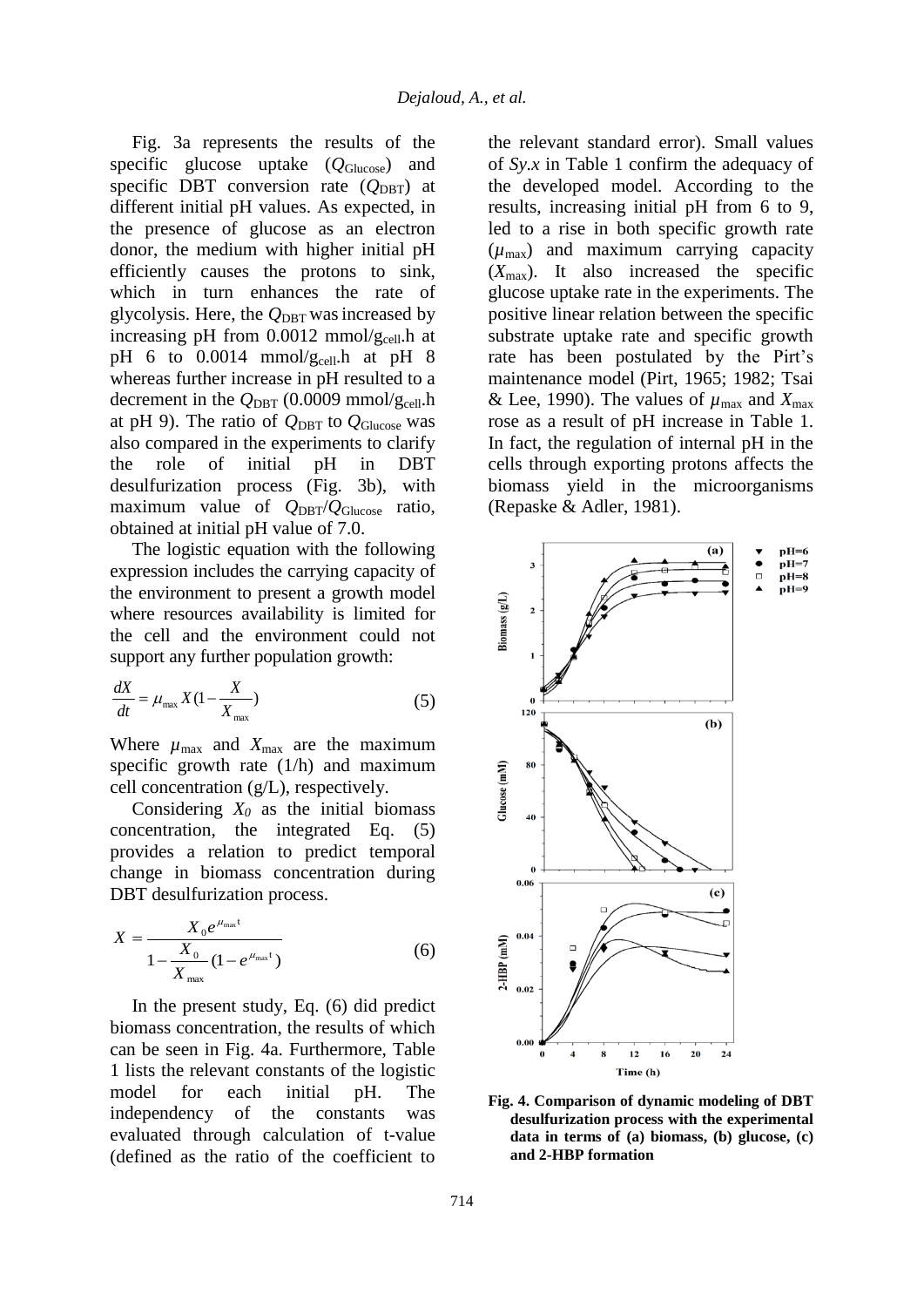| <b>Initial pH</b> | $\mu_{\text{max}}$ (h <sup>-1</sup> ) |        | $X_{\text{max}}$ ( $g/L$ ) |        |           |
|-------------------|---------------------------------------|--------|----------------------------|--------|-----------|
|                   | Value                                 | t-test | Value                      | t-test | $S_{y.x}$ |
| 6.0               | $0.40 \pm 0.06$                       | 15.50  | $2.41 \pm 0.08$            | 71.77  | 0.06      |
| 7.0               | $0.47 \pm 0.10$                       | 10.96  | $2.65 \pm 0.12$            | 53.01  | 0.09      |
| 8.0               | $0.50 \pm 0.05$                       | 23.88  | $2.91 \pm 0.06$            | 117.30 | 0.05      |
| 9.0               | $0.62 \pm 0.10$                       | 14.45  | $3.06 \pm 0.10$            | 76.48  | 0.08      |

**Table 1. Estimated values of maximum specific growth rate (** $\mu_{\text{max}}$ **) and maximum cell concentration (** $X_{\text{max}}$ **), obtained by means of fitting the experimental data to the logistic equation (Eq. 6)**

Once the energy of growth (energy for formation of new cells) and maintenance energy (the energy required for cellular functions) are distinguished, glucose consumption rate could be determined via the Pirt Model (Neijssel & Tempest, 1976; Pirt, 1982; Razvi et al., 2008):

$$
\left(\frac{dS}{dt}\right)_{\rm T} = -\frac{1}{Y_{\rm G}} \frac{dX}{dt} - mX\tag{7}
$$

Where,  $Y_G$  is the growth yield ( $g_{cell}/g_{glucose}$ ) and "*m*" is the maintenance coefficient  $(g_{glucose}/g_{cell}h)$ . Dividing Eq. (7) with Eq. (5) and integrating the obtained equation between  $X_0$  and  $X$ , provides the following expression to describe the substrate concentration as a function of biomass concentration during the process:

$$
S = S_0 - \frac{1}{Y_{\rm G}} (X - X_0) + \frac{mX_{\rm max}}{\mu_{\rm max}} \ln(\frac{X_{\rm max} - X}{X_{\rm max} - X_0})
$$
 (8)

Fig. 4b demonstrates the results of simulation by means of Eq. (8). Also, Table 2 lists the relevant values of  $Y_G$  and "*m"* at different initial pH values. The *Syx* and *t*-values, presented in Table 2, indicate the prediction capacity of Eq. (8) when describing the bioenergetics aspects of DBT desulfurization process. Results of Table 2 show that the increase of initial pH led to an increase of "*m*", while a noticeable effect of  $pH$  on  $Y_G$  was not observed  $(0.24 \text{ to } 0.28 \text{ g}_{cell}/g_{glucose})$ . Respiration-driven transport was coupled with the NADH-linked or flavin-linked substrate oxidation, in which 3 or 2 moles of ATP got produced per one mole of oxidized NADH/FADH<sub>2</sub>. Additionally, hydrogen ions are needed to drive ATP synthesis via ATPase (Fig. 2) (Doelle et al., 1981). Considering the DBT desulfurization as an energy-intensive process, the excess protons produced in cellular respiration system should be directed towards the BDS process. The proton-motive force reversed the ATPase catalysis from ATP hydrolysis to ATP synthesis and was expectedly coupled with a net proton uptake. Thus, higher values of "*m*" for high initial pH indicate the cells" effort to regulate the internal pH by importing protons via formation of 2-HBP as a predominant product in this process. However, the excess energy in the culture media with ammonium sulfate is generally dispersed in energy spilling mechanisms such as decreasing the efficiency of ATP generation, membrane potential dissipation, ATP hydrolysis, and futile cycles, characterized as non-growth functions (van Bodegom, 2007; Dejaloud et al., 2017). In bioenergetic studies of energy-sufficient culture media without major product formation, the parameters of *Y*<sub>G</sub> and "*m*" in Eq. (8) are considered as apparent values of maximum growth yield and maintenance coefficient, no longer having ant physical meaning proposed by Pirt (1965). The apparent values of  $Y_G$  and "*m*" assess the effects of glucose uptake regulation and energy spilling activity (Tsai & Lee, 1990).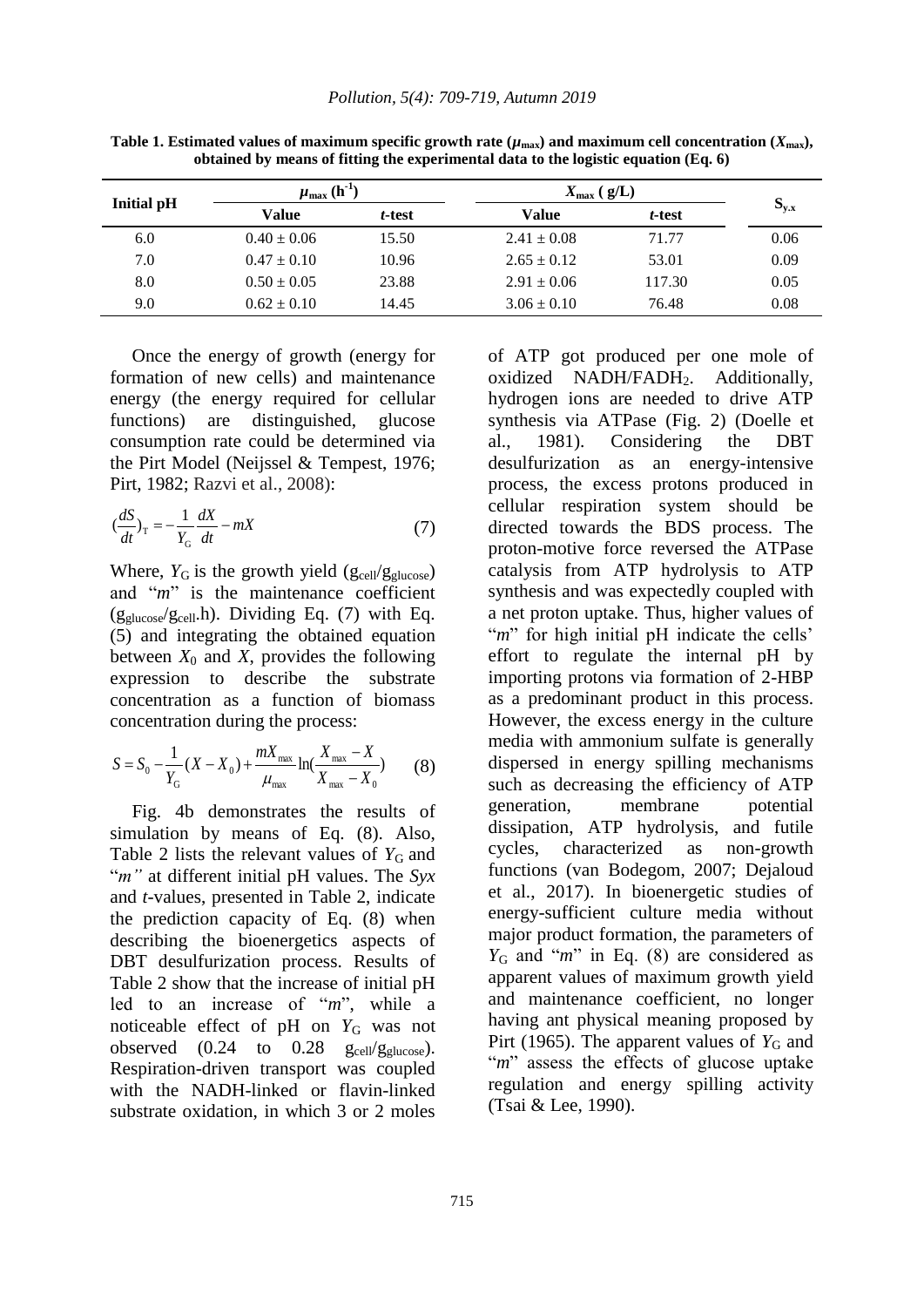|                   | $m$ (g <sub>glucose</sub> /g <sub>cell</sub> ,h) |        | $Y_{\text{G}}(\text{g}_{\text{cell}}/\text{g}_{\text{glucose}})$ |        |           |  |
|-------------------|--------------------------------------------------|--------|------------------------------------------------------------------|--------|-----------|--|
| <b>Initial pH</b> | Value                                            | t-test | Value                                                            | t-test | $S_{y.x}$ |  |
| 6                 | $0.26 \pm 0.08$                                  | 7.72   | $0.24 \pm 0.09$                                                  | 6.36   | 0.86      |  |
|                   | $0.27 \pm 0.17$                                  | 4.37   | $0.25 \pm 0.12$                                                  | 5.82   | 0.81      |  |
| 8                 | $0.36 \pm 0.32$                                  | 3.57   | $0.24 \pm 0.13$                                                  | 5.92   | 0.65      |  |
| Q                 | $0.41 \pm 0.31$                                  | 4.25   | $0.28 \pm 0.16$                                                  | 5.42   | 0.80      |  |

**Table 2. Values of maintenance coefficient**  $(m)$  **and theoretical growth yield**  $(Y_G)$ **, obtained by fitting the experimental data to Eq. (8)**

Fig. 4c shows the concentration of 2- HBP produced, during DBT desulfurization by *R. eutropha*, whose capability in DBT desulfurization at  $pH =$ 7 and 8 was higher than other pH values. These results are in agreement with the ones, presented by Kim et al., (2004), who reported the optimal pH ranging between 7 and 8 for DBT desulfurization by growing cells of *Gordonia* sp. CYKS1. It can be also observed in Fig. 4c that 2- HBP concentration reached its maximum values after 8 h of cultivation, corresponding to the cessation of exponential growth phase.

The kinetics of 2-HBP production can be described by Luedeking-Piret model, taking into account both biomass concentration  $(X)$  and growth rate  $(\frac{dX}{d})$ *dt*

(Luedeking & Piret, 1959):

$$
\frac{dP}{dt} = \alpha \frac{dX}{dt} + \beta X\tag{9}
$$

Where,  $\alpha$  (mg<sub>2-HBP</sub>/g<sub>cell</sub>) and  $\beta$  (mg<sub>2-</sub>  $_{\rm HBP}/g_{\rm cell}$ .h) are growth- and non-growthassociated product formation parameters, respectively.

Dividing Eq. (9) by Eq. (5) yields:

$$
\frac{dP}{dX} = \alpha + \frac{\beta X_{\text{max}}}{\mu_{\text{max}}(X_{\text{max}} - X)}
$$
(10)

While integration of Eq. (10) between *X*0 and *X*, while considering the initial product concentration as  $P_0$ , yields the following expression:

$$
P = P_0 + \alpha (X - X_0) + \frac{\beta X_{\text{max}}}{\mu_{\text{max}}} \ln(\frac{X_{\text{max}} - X}{X_{\text{max}} - X_0}) \tag{11}
$$

Fig. 4c compares between the experimental data and predicted 2-HBP concentration by Eq. (11). Also, Table 3 summarizes the values of *α* and *β* for different initial pH values. The value of *α* was increased from  $3.37$  mg<sub>2-HBP</sub>/g<sub>cell</sub> at  $pH = 6$  to 3.82 mg<sub>2-HBP</sub>/g<sub>cell</sub> at  $pH = 8$ , while no noticeable change in the values of *β* was observed. Kinetic studies showed that  $\alpha$  values were significantly higher than the  $\beta$  ones for all experiments, which confirmed the fact that 2-HBP is a growth-associated product in the desulfurization process. Table 4 compares the values of *α* and *β*, obtained in the present work, with the ones, determined in previous works. The results confirmed that the growing cells of *R. eutropha* had a relatively high BDS capability, as compared with the performance of other reported bacteria. For instance, Del Olmo et al., (2005) studied the effects of operational conditions, such as temperature and pH on desulfurization efficiency of *R. erythropolis* IGTS8, and found an optimum desulfurizing capability at initial pH of 6.7. The maximum values of  $\alpha$  and  $\beta$  in Table 4 have been reported by Del Olmo et al., (2005) when pH was not altered freely and controlled at 6.7 through addition of NaOH and Tris-HCl solutions.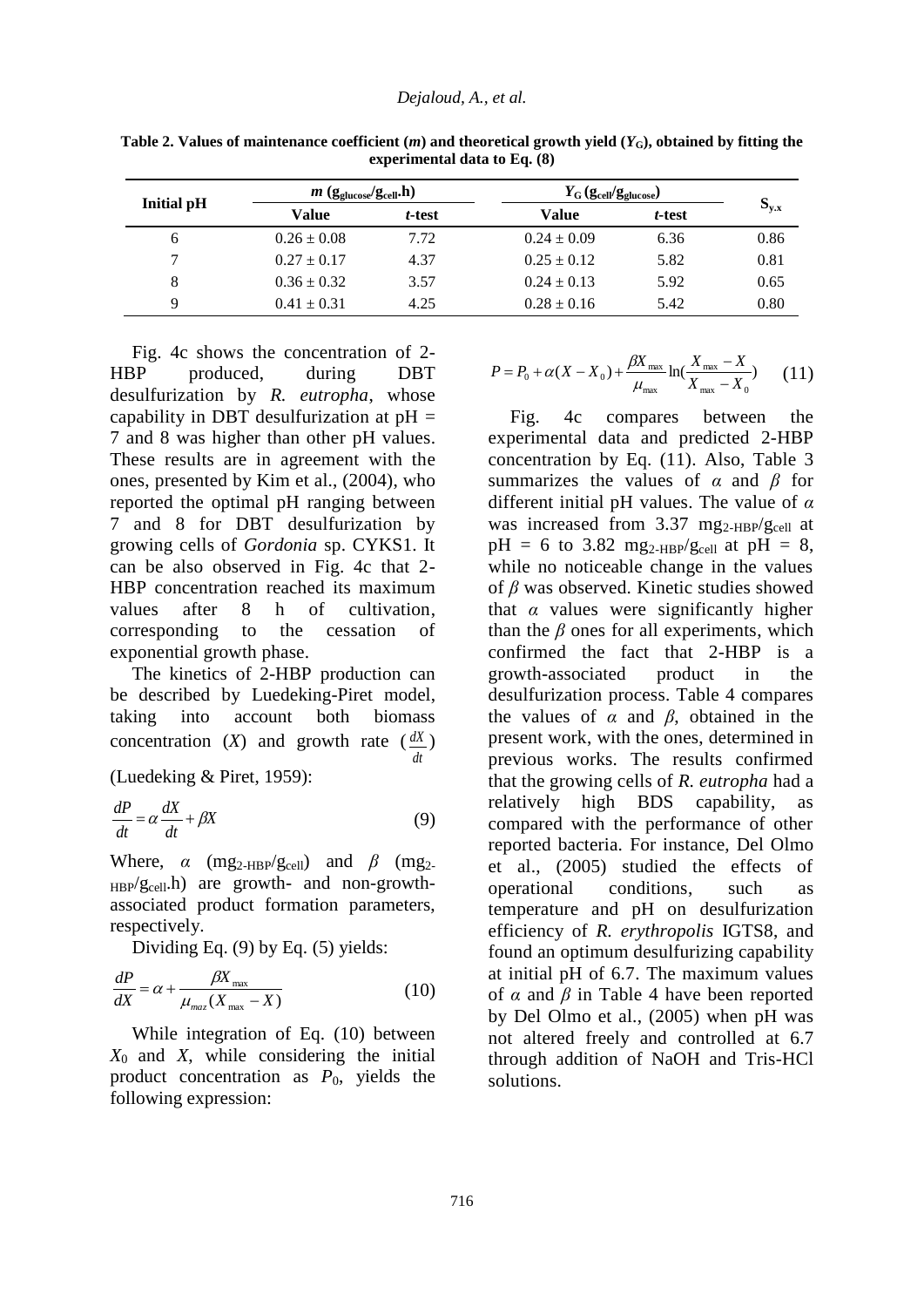#### *Pollution, 5(4): 709-719, Autumn 2019*

|                   | $\alpha$ (mg <sub>2-HBP</sub> /g <sub>cell</sub> ) |        | $\beta$ (mg <sub>2-HBP</sub> /g <sub>cell</sub> ,h) |        |                                      |
|-------------------|----------------------------------------------------|--------|-----------------------------------------------------|--------|--------------------------------------|
| <b>Initial pH</b> | Value                                              | t-test | Value                                               | t-test | $\mathbf{v}_{\mathbf{v},\mathbf{x}}$ |
| O                 | $3.37 \pm 0.45$                                    | 23.61  | $0.04 \pm 0.03$                                     | 3.89   | 0.20                                 |
|                   | $3.53 \pm 0.58$                                    | 19.36  |                                                     | -      | 0.33                                 |
|                   | $3.82 \pm 0.57$                                    | 21.79  | $0.06 \pm 0.04$                                     | 4.57   | 0.33                                 |
|                   | $2.80 \pm 0.27$                                    | 33.03  | $0.08 \pm 0.02$                                     | 11.33  | 0.17                                 |

**Table 3. Values of (***α***) growth-associated and (***β***) non-growth associated product formation, obtained by fitting the experimental data to Eq. (11)**

|  |  |  |  |  |  |  |  | Table 4. Comparison of the present work with the results, previously reported on DBT desulfurization |
|--|--|--|--|--|--|--|--|------------------------------------------------------------------------------------------------------|
|--|--|--|--|--|--|--|--|------------------------------------------------------------------------------------------------------|

| Microorganism                            | Carbon<br>source                     | <b>Initial</b><br>pH                         | $\alpha$<br>(mg <sub>2</sub> )<br>$_{\rm HBP}/g_{cell})$ | B<br>(mg <sub>2</sub> )<br>$_{\rm HBP}/g_{\rm cell}$ ,h) | <b>Operational</b><br>mode | Ref.                       |
|------------------------------------------|--------------------------------------|----------------------------------------------|----------------------------------------------------------|----------------------------------------------------------|----------------------------|----------------------------|
| Microbacterium sp.<br>strain ZD-M2       | 54.29 mM of<br>glycerol              | 7                                            | 0.01                                                     | $\Omega$                                                 | Growing<br>cells           | (Chen et al.,<br>2008)     |
| <i>Rhodococcus</i><br>erythropolis IGTS8 | $111 \text{ mM of}$<br>glucose       | 6.7<br>(control) <sup>*</sup>                | 5.43                                                     | 0.12                                                     | Resting cells              | (del Olmo et<br>al., 2005) |
| Pseudomonas putida<br><b>CECT5279</b>    | $136 \text{ mM of}$<br>glutamic acid | $\left($ control $\right)$ <sup>*</sup>      | 0.80                                                     | 0.02                                                     | Resting cells              | (Martin et)<br>al., 2005)  |
|                                          |                                      |                                              | 1.43                                                     | 0.08                                                     |                            |                            |
|                                          | $111 \text{ mM of}$                  | 7<br>$\left($ control $\right)$ <sup>*</sup> | 0.21                                                     | 0.02                                                     |                            |                            |
|                                          | glucose                              |                                              | 0.17                                                     | 0.17                                                     |                            |                            |
| Ralstonia eutropha                       | $111 \text{ mM of}$<br>glucose       | 7                                            | 3.53                                                     | $\Omega$                                                 | Growing<br>cells           | This work                  |
|                                          |                                      | 8                                            | 3.82                                                     | 0.06                                                     |                            |                            |

\* The pH was maintained to the initial value during the process

#### **CONCLUSIONS**

The present study focused on the impact of initial pH in biological DBT desulfurization by growing *R. eutropha* cells. Results showed that the pH played a significant role in controlling the yield as well as specific rate of DBT desulfurization. The best desulfurization efficiency, i.e., up to 98%, was observed at initial pH of 7 for an initial DBT concentration of 0.05 mM after 24 hours of cultivation. A combined model of the logistic, Pirt's maintenance, and Luedeking-Piret equations was employed to mathematically describe the temporal changes of cell growth, glucose utilization, and 2-HBP production during the DBT desulfurization. The specific glucose uptake rate increased at an alkaline pH along with enhancement of activities of several key glycolytic enzymes, particularly PFK. The effects of pH on both maintenance coefficient and growth yield showed the

different strategies, applied by growing cells to manipulate the NADH availability due to intracellular ATP content adjustment along with obtaining the highest cell concentration. the highest growth yield, and the increased BDS efficiency, as a ATP-based bioprocess. Thus, manipulation of ATP supply and demand could enhance the ability of microorganism to resist environmental stress due to the high ATP demand of cells in DBT desulfurization process.

#### **REFERENCES**

Boltes, K., del Aguila, R. A. and García-Calvo, E. (2013). Effect of mass transfer on biodesulfurization kinetics of alkylated forms of dibenzothiophene by *Pseudomonas putida* CECT5279. J. Chem. Technol. Biotechnol., 88(3); 422-431.

Boniek, D., Figueiredo, D., dos Santos, A. F. B. and de Resende Stoianoff, M. A. (2015). Biodesulfurization: a mini review about the immediate search for the future technology. Clean Technol. Environ. Policy, 17(1); 29-37.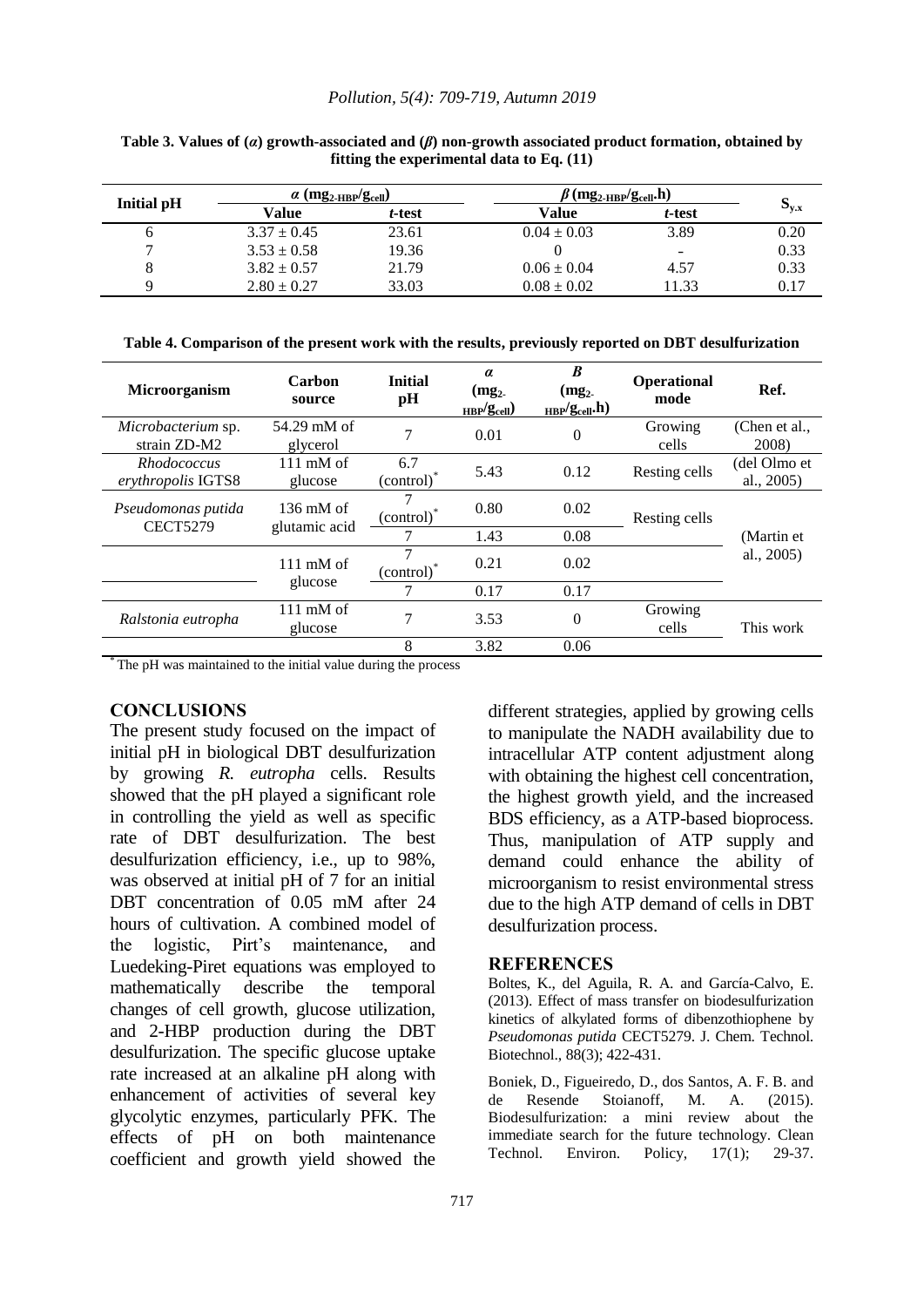Caro, A., Boltes, K., Leton, P. and Garcia-Calvo, E. (2008). Description of by-product inhibition effects on biodesulfurization of dibenzothiophene in biphasic media. Biodegradation, 19(4); 599-611.

Carvajal, P., Dinamarca, M. A., Baeza, P., Camu, E. and Ojeda, J. (2017). Removal of sulfur-containing organic molecules adsorbed on inorganic supports by *Rhodococcus Rhodochrous* spp. Biotechnol. Lett., 39; 241-245.

Chen, H., Zhang, W.J., Cai, Y. B., Zhang, Y. and Li, W. (2008). Elucidation of 2-hydroxybiphenyl effect on dibenzothiophene desulfurization by *Microbacterium* sp. strain ZD-M2. Bioresour. Technol., 99(15); 6928-6933.

Debabov, V. G. (2010). Microbial desulfurization of motor fuel. Appl. Biochem. Microbiol., 46; 733-738.

Dejaloud, A., Vahabzadeh, F. and Habibi, A. (2017). *Ralstonia eutropha* as a biocatalyst for desulfurization of dibenzothiophene. Bioprocess. Biosyst. Eng., 40(7); 969-980.

del Olmo, C. H., Santos, V. E., Alcon, A. and Garcia-Ochoa, F. (2005). Production of a *Rhodococcus erythropolis* IGTS8 biocatalyst for DBT biodesulfurization: influence of operational conditions. Biochem. Eng. J., 22(3); 229-237.

Doelle, H. W., Ewings, K. N. and Hollywood, N. W. (1981). Regulation of glucose metabolism in bacterial systems. Adv. Biochem. Eng./Biotechnol., 23; 1-36.

Kilbane, J. J. and Stark, B. (2016). Biodesulfurization: a model system for microbial physiology research. World J. Microbiol. Biotechnol., 32(8); 137.

Kim, Y. J., Chang, J. H., Cho, K. S., Ryu, H. W. and Chang, Y. K. (2004). A physiological study on growth and dibenzothiophene (DBT) desulfurization characteristics of *Gordonia* sp. CYKS1. Korean J. Chem. Eng., 21(2); 436-441.

Lapin, L. L. (1997). Modern Engineering Statistics. (Belmont, CA: Duxbury Press)

Luedeking, R. and Piret, E. L. (1959). A Kinetic study of the lactic acid fermentation. Batch process at controlled pH. J. Biochem. Microbiol. Technol. Eng., 1(4); 393-412.

Martin, A. B., Alcon, A., Santos, V. E. and Garcia-Ochoa, F. (2005). Production of a biocatalyst of *Pseudomonas putida* CECT5279 for DBT biodesulfurization: Influence of the operational conditions. Energy Fuels, 19; 775-782.

Martinez, I., Mohamed, M. E., Santos, V. E., Garcia, J. L., Garcia-Ochoa, F. and Diaz, E. (2017). Metabolic and process engineering for biodesulfurization in Gram-negative bacteria. J. Biotechnol., 262; 47-55.

Martinez, I., Santos, V. E., Alcon, A. and Garcia-Ochoa, F. (2015). Enhancement of the biodesulfurization capacity of *Pseudomonas putida* CECT5279 by co-substrate addition. Process Biochem., 50(1); 119-124.

Millard, P., Smallbone, K. and Mendes, P. (2017). Metabolic regulation is sufficient for global and robust coordination of glucose uptake, catabolism, energy production and growth in *Escherichia coli*. PLOS Comput. Biol., 13(2); 1-24.

Mohebali, G. and Ball, A. S. (2016). Biodesulfurization of diesel fuels-Past, present and future perspectives. Int. Biodeterior. Biodegrad. 110; 163-180.

Neijssel, O. M. and Tempest, D. W. (1976). Bioenergetic aspects of aerobic growth of *Klebsiella aerogenes* NCTC 418 in carbon-limited and carbon-sufficient chemostat culture. Arch. Microbiol., 107(2); 215-221.

Pirt, S. J. (1965). The maintenance energy of bacteria in growing cultures. Proc. R. Soc. London, Ser. B, 163(991); 224-231.

Pirt, S. J. (1982). Maintenance energy: a general model for energy-limited and energy-sufficient growth. Arch. Microbiol., 133(4); 300-302.

Razvi, A., Zhang, Z. and Lan, C. Q. (2008). Effects of glucose and nitrogen source concentration on batch fermentation kinetics of *Lactococcus lactis* under hemin-stimulated respirative condition. Biotechnol. Prog., 24(4); 852-858.

Repaske, D. R. and Adler, J. (1981). Change in intracellularr pH of *Escherichia coli* mediates the chemotactic response to certain attractants and repellents. J. Bacteriol., 145(3); 1196-1208.

Soleimani, M., Bassi, A. and Margaritis, A. (2007). Biodesulfurization of refractory organic sulfur compounds in fossil fuels. Biotechnol. Adv., 25(6); 570-596.

Srinivasan, K. and Mahadevan, R. (2010). Characterization of proton production and consumption associated with microbial metabolism. BMC Biotechnol., 10(2); 1-10.

Tsai, S. P. and Lee, Y. H. (1990). A model for energy-sufficient culture growth. Biotechnol. Bioeng., 35(2); 138-145.

van Bodegom, P. (2007). Microbial maintenance: A critical review on its quantification. Microb. Ecol., 53(4); 513-523.

Wang, Z. L., Wang, D., Li, Q., Li, W. L., Tang, H. and